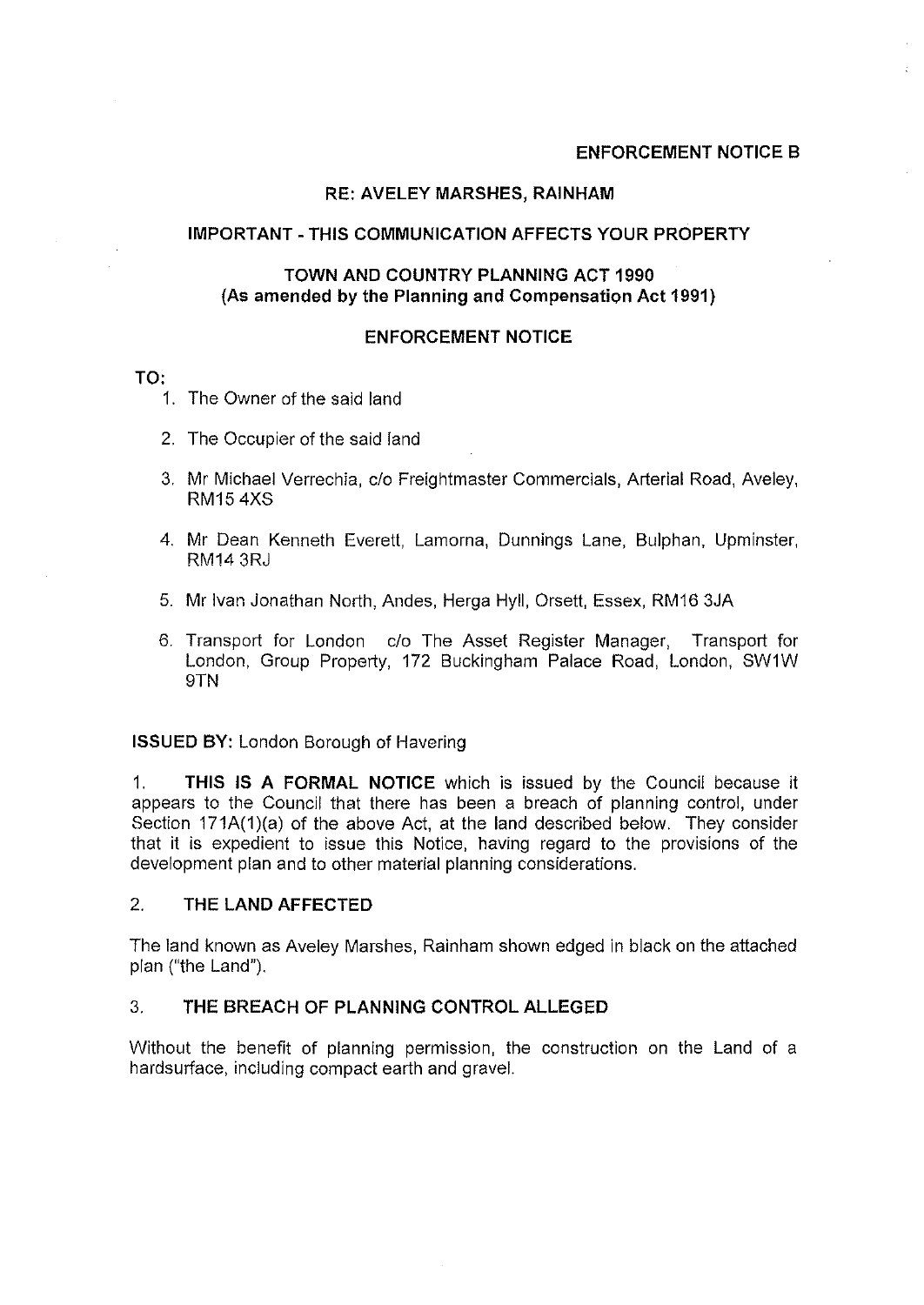# 4. **REASONS FOR ISSUING THIS NOTICE**

It appears to the Council that the above breach of planning control has occurred within the last four years. The unauthorised development was substantially completed less than four vears ago. The construction of the hardsurface is completed less than four years ago. considered development of the Metropolitan Green Belt and impacts and open character. It is visually harmful and includes changes to the watercourse that are located in an area identified as area liable to flooding.

The development is therefore contrary to Policies CP15, CP16, DC45, DC48 and DC58 of the Local Development Framework Development Control Policies Development Plan Document and PPG2, Policy 3D.9 of the London Plan.

The Council do not consider that planning permission should be given because planning conditions could not overcome these problems.

# 5. **WHAT YOU ARE REQUIRED TO DO**

(i) Remove all hardsurfacing including the compacted earth and gravel as shown cross hatched on the attached plan.

Time for compliance: six months from the effective date of this notice.

(ii) Remove all building materials, construction debris, associated spoils and rubble brought onto the land in connection with unauthorised development.

Time for compliance: six months from the effective date of this notice.

(iii) Return the land to open rural land as it was before the unauthorised development took place.

Time for compliance: six months from the effective date of this notice.

# 6. **WHEN THIS NOTICE TAKES EFFECT**

This Notice takes effect on 14<sup>th</sup> February 2011, unless an appeal is made against it beforehand

Dated: 14th January 2011

Signed:

J caly

Authorised Officer

On behalf of London Borough of Havering Town Hall Main Road Romford RM1 3BD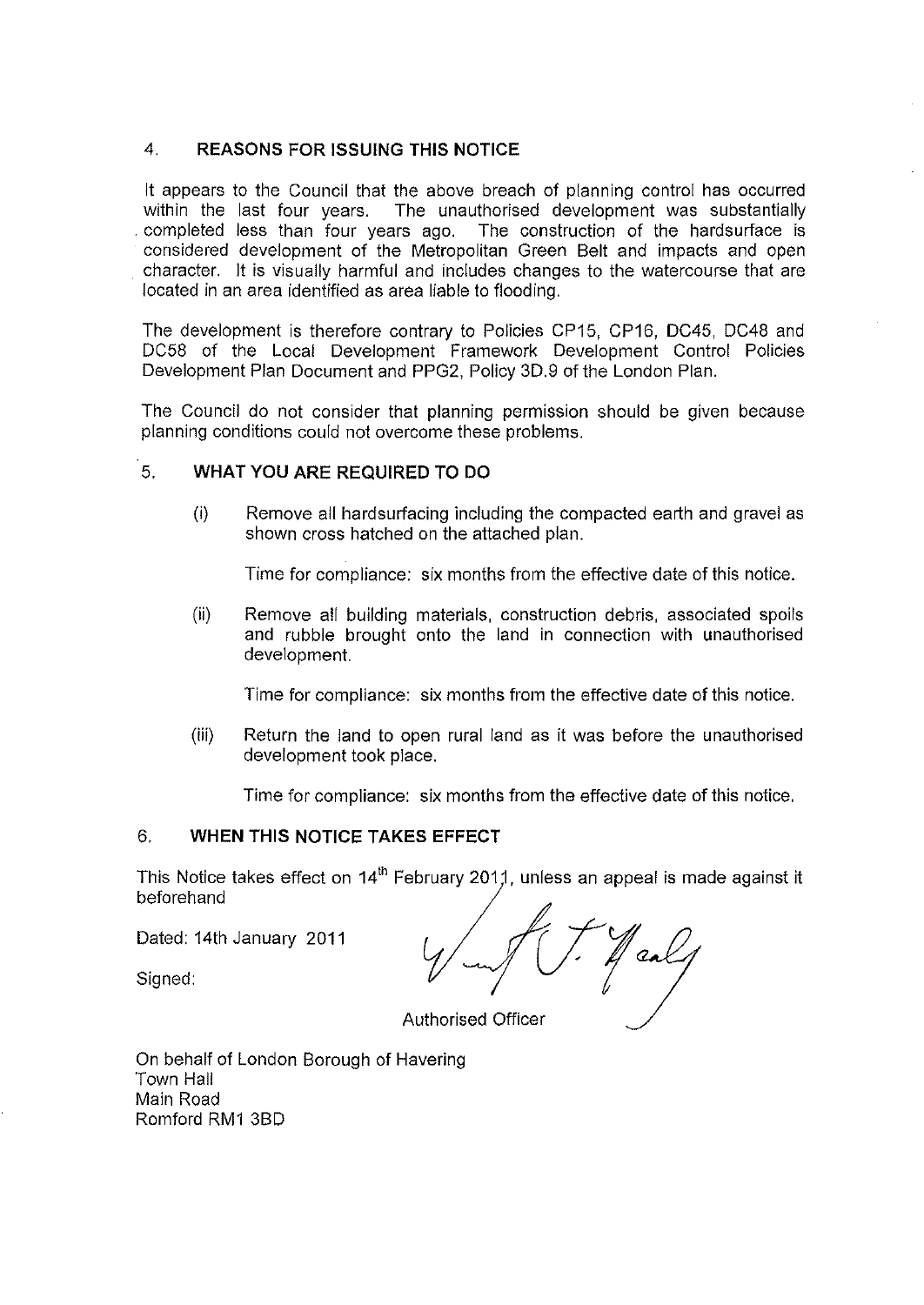# **YOUR RIGHT OF APPEAL**

You can appeal against this Enforcement Notice to the Secretary of State by the 2011. Further details are given in the attached explanatory note.

# **WHAT HAPPENS IF YOU DO NOT APPEAL**

If you do not appeal against this Enforcement Notice, it will take effect on 14<sup>th</sup> February 2011 and you must then ensure that the required steps for complying with it, for which you may be held responsible, are taken within the period specified in the Notice.

**FAILURE TO COMPLY WITH AN ENFORCEMENT NOTICE WHICH HAS TAKEN EFFECT CAN RESULT IN PROSECUTION AND/OR REMEDIAL ACTION BY THE COUNCIL.**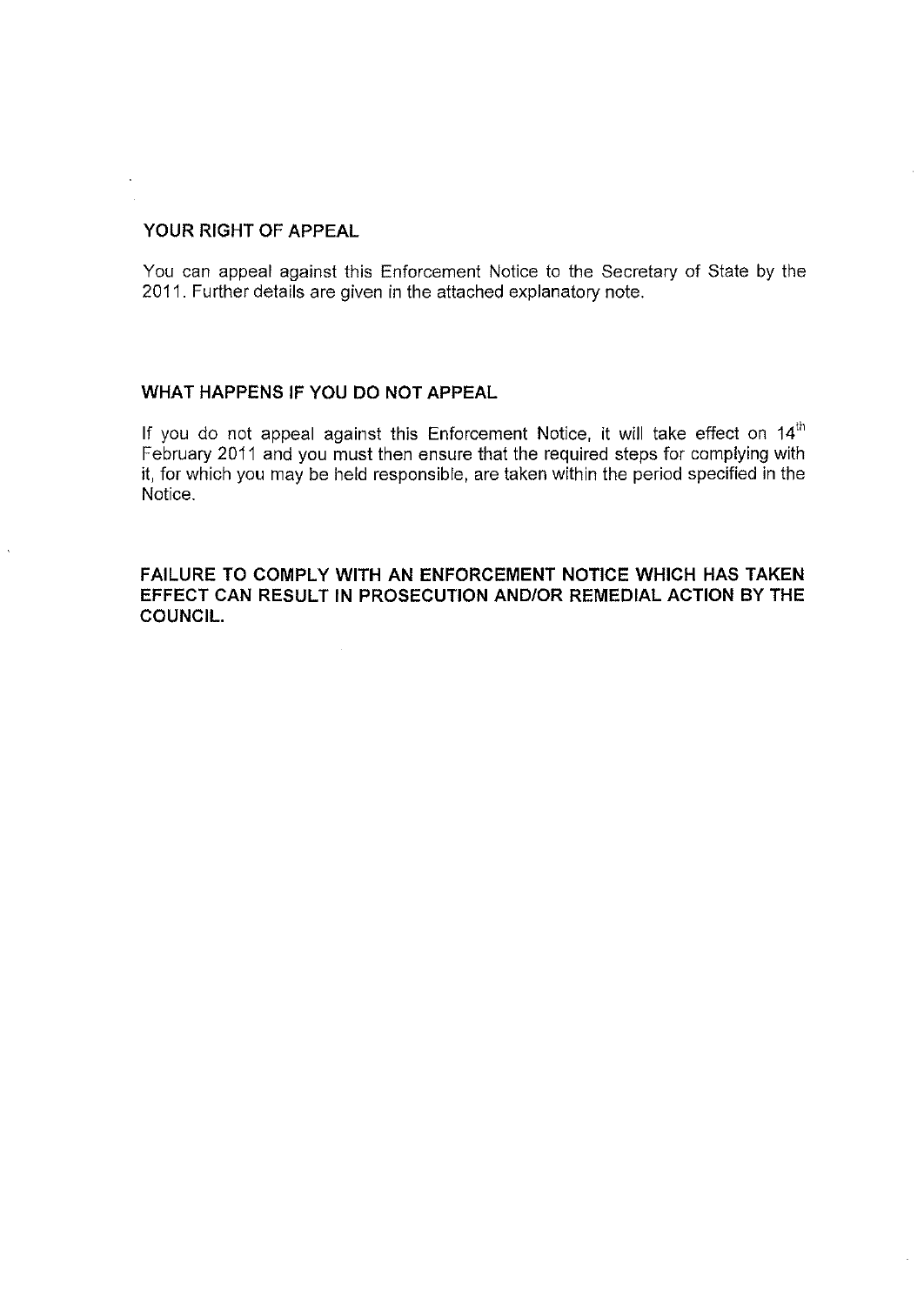## **EXPLANATORY NOTES**

#### **STATUTORY PROVISIONS**

A summary of Sections 171A, 1718 and 172 to 177 of the Town and Country Planning Act 1990 (as amended) is enclosed with this Notice.

### **YOUR RIGHT OF APPEAL**

You can appeal against this Notice, but any appeal must be in writing and received, or posted (with the postage paid and properly addressed) in time to be received in the ordinary course of the post, by the Secretary of State before  $14<sup>th</sup>$  February 2011.

If you intend to appeal this Notice you should follow instructions given on the information sheet from the Planning Inspectorate which accompanies this Notice.

### **GROUNDS OF APPEAL**

The grounds of appeal are set out in Section 174 of the Town and Country Planning Act 1990 (as amended) you may appeal on one or more of the following grounds:

- (a) that, in respect of any breach of planning control which may be constituted by the matters stated in the Notice, planning permission ought to be granted, as the case may be, the condition or limitation concerned ought to be discharged;
- (b) that those matters have not occurred;
- (c) that those matters (if they occurred) do not constitute a breach of planning control;
- (d) that, at the date when the notice was issued, no enforcement action could be taken in respect of any breach of planning control which may be constituted by those matters;
- (e) that copies of the Enforcement Notice were not served as required by section 172;
- (f) that steps required by the notice to be taken, or the activities required by the notice to cease, exceed what is necessary to remedy any breach of planning control which may be constituted by those matters or, as the case may be; to remedy any injury to amenity which has been caused by any such breach;
- (g) that any period specified in the notice in accordance with section 173(9) falls short of what should reasonably be allowed.

Not all these grounds may be relevant to you.

### **PLANNING APPLICATION FEE**

Should wish to appeal on ground (a) - that planning permission should be granted for the unauthorised development - then a fee of £1690 is payable both to the Secretary of State and to the Council making the total fees payable £3380. If the fees are not paid then that ground of appeal will not be valid.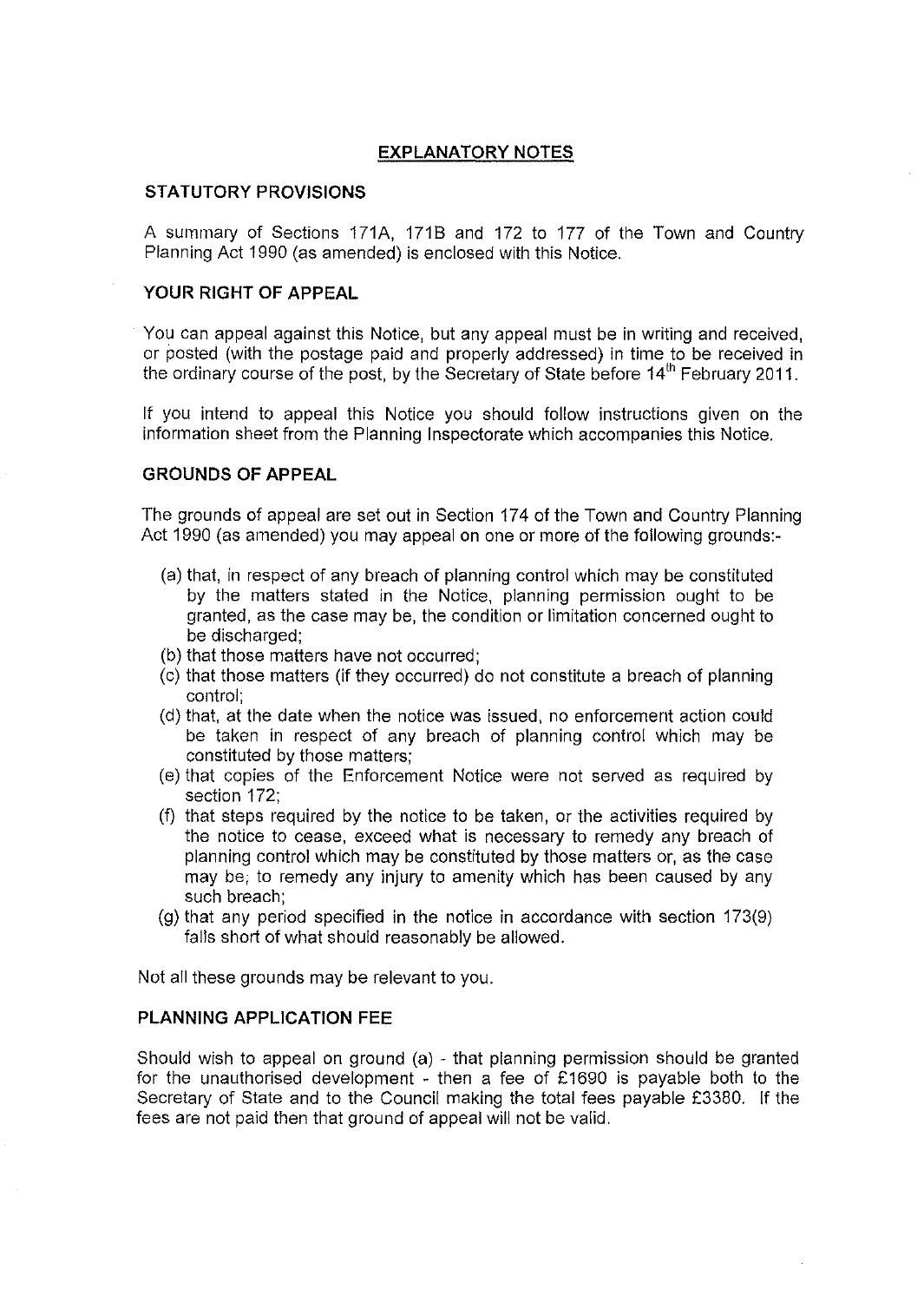#### **STATEMENT ON GROUNDS OF APPEAL**

You must submit to the Secretary of State, either when giving notice of appeal or within 14 days from the date on which the Secretary of State sends him a notice so requiring him, a statement in writing specifying the grounds on which you are appealing against the enforcement notice and stating briefly the facts on which you propose to rely in support of each of those grounds.

## **RECIPIENTS OF THE ENFORCEMENT NOTICE**

The names and addresses of all the persons on whom the Enforcement Notice has been served are:

- 1. The Owner of the said land
	- 2. The Occupier of the said land
	- 3. Mr Michael Verrechia, c/o Freightmaster Commercials, Arterial Road, Aveley, RM15 4XS
	- 4. Mr Dean Kenneth Everett, Lamorna, Dunnings Lane, Bulphan, Upminster, RM14 3RJ
	- 5. Mr Ivan Jonathan North, Andes, Herga Hyll, Orsett, Essex, RM16 3JA
	- 6. Transport for London c/o The Asset Register Manager, Transport for London, Group Property, 172 Buckingham Palace Road, London, SW1W 9TN